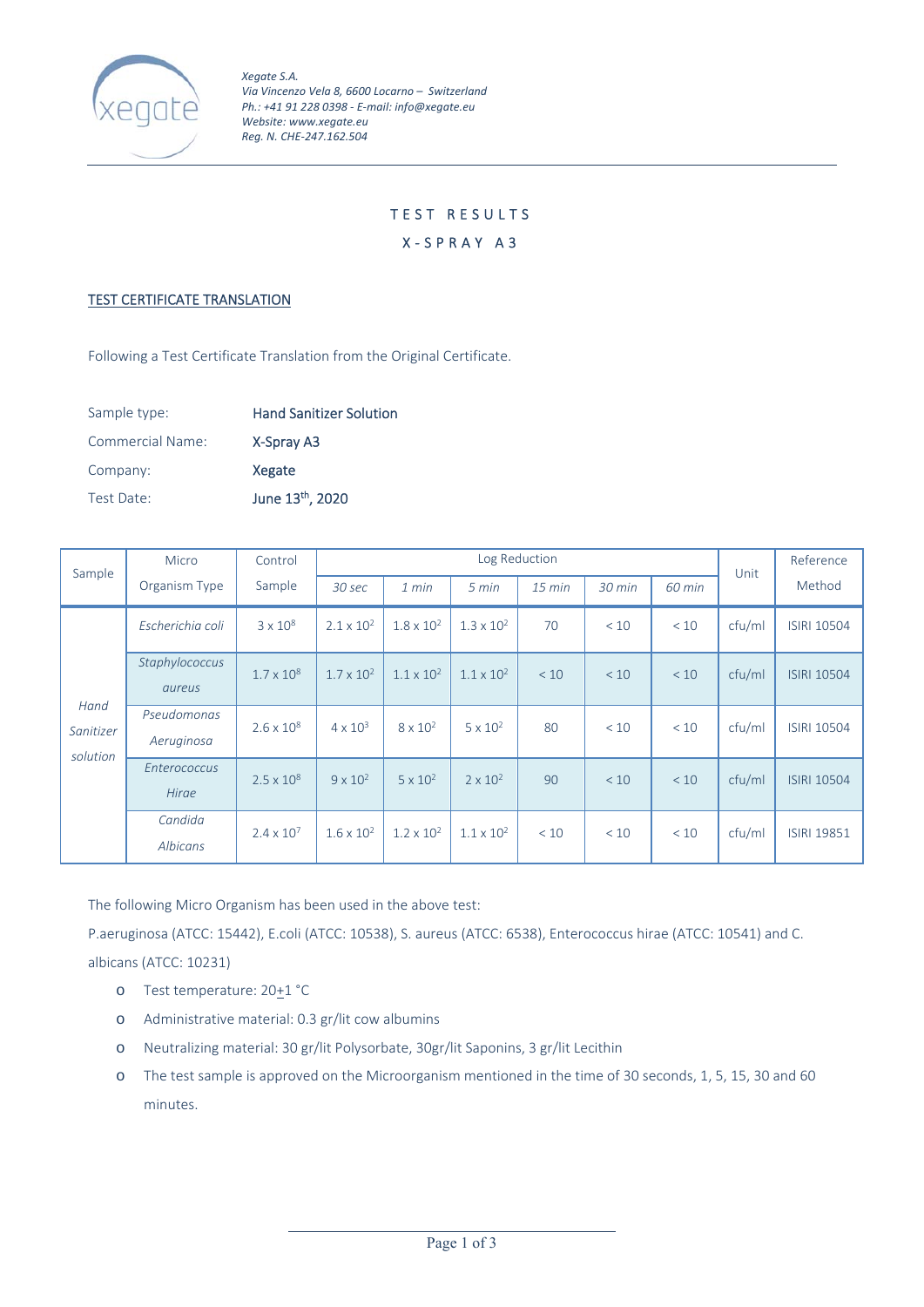

*Xegate S.A. Via Vincenzo Vela 8, 6600 Locarno – Switzerland Ph.: +41 91 228 0398 ‐ E‐mail: info@xegate.eu Website: www.xegate.eu Reg. N. CHE‐247.162.504* 

## HOW TO READ THESE DATA

In terms of infection control, 'Log Reductions' convey how effective a product is at reducing pathogens. The greater the log reduction the more effective the product is at killing bacteria and other pathogens that can cause infections.

'Log' is short for logarithm, a mathematical term for a power to which a number can be raised. For example, if using 10 as a given number, a Log 3 increase can be shown as  $10^3$  or  $10 \times 10 \times 10 = 1,000$ .

A log reduction takes the power in the opposite direction. For example, a log reduction of 1 is equivalent to a 10‐fold reduction or, to put it another way, moving down one decimal place or a 90% reduction.

During product efficacy testing, the microbiology laboratories count the number of colony forming units (CFUs) of the given pathogen present at the start of the test. They then apply the disinfection product being tested, alongside a control product and wait the required test time before recounting the number of CFUs present.

The result of the difference between the control and the test product is then expressed as a Log reduction. For example, if the number of CFUs in the control was found to be 1,000,000 (or  $10^6$ ) and the end result using the product was only  $1,000$  ( $10<sup>3</sup>$ ), that would be a Log reduction of 3 or a reduction of 99.9%.

For example:



As a basic rule of thumb, for every additional Log reduction number you add a 9 to the percentage reduction – so a log reduction of 3, as illustrated above, is a 99.9% reduction compared with a log reduction of 6 which is equivalent to a 99.9999% reduction.